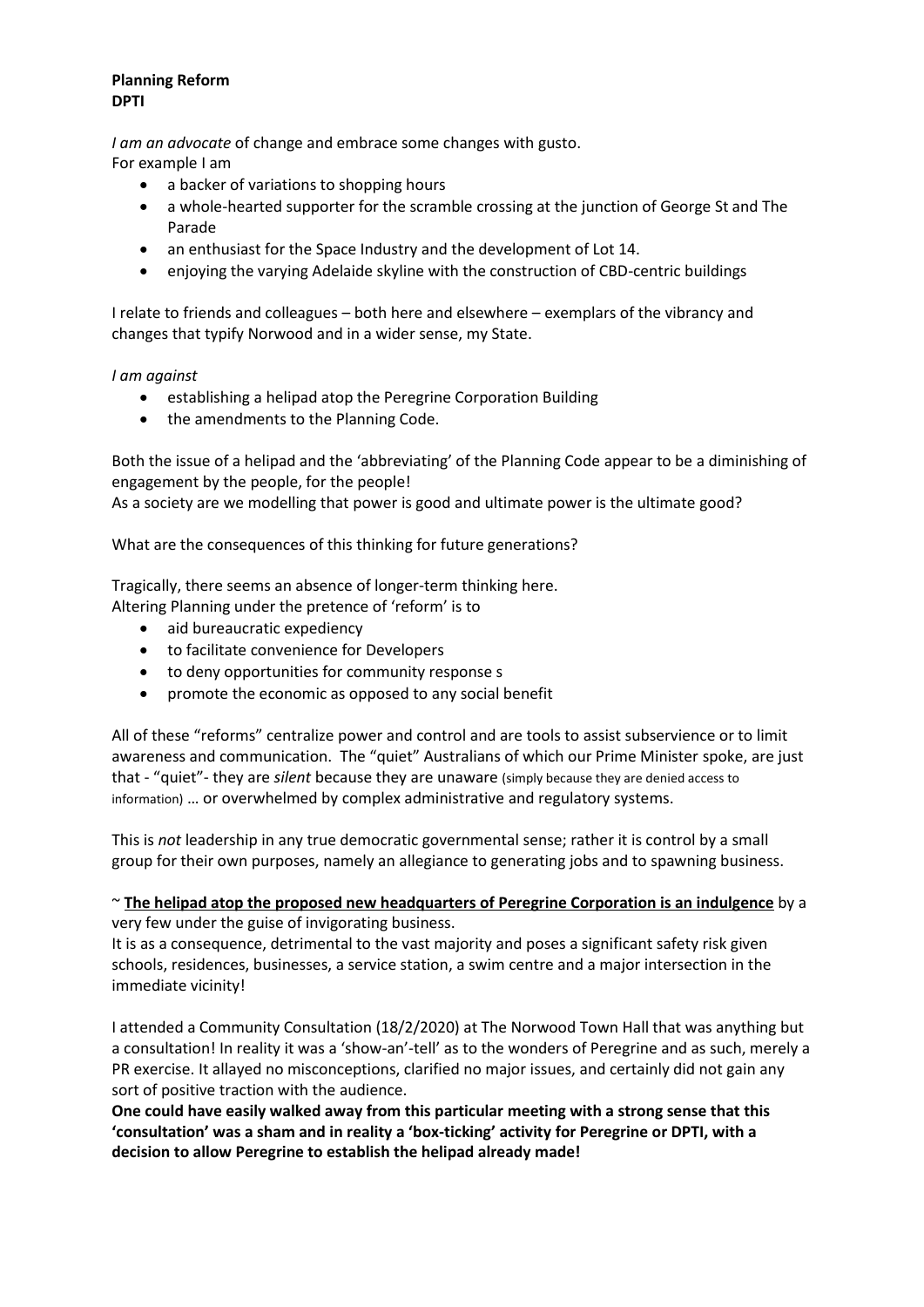~ Similarly, **the streamlining of the Planning Codes could seem to be a PR exercise with the decision to assist bureaucratic efficiency and pander to business interests** rather than actually benefit communities by erecting additional dwellings and larger scale buildings. Such reshuffling divests power and influence from a broader group and invests it in one arena – and at the same time opens the door to possible exploitation.

I seek answers to the following:-

a) Have all existing Council Development Plans been replaced by an overarching 'one size fits all' approach across the entire state?

b) if a) is correct then are we removing an aspect of choice or the "idiosnycrasies" of locale and simply spreading mediocrity more evenly ("little houses all looking the same" syndrome)?

c) Is the direct consequence of b) above that elected Local Councils have minimal or no control over planning and development within their Council Districts? *(i)* is the Planning "reform" heralding a quest to extinguish Local Government?

d) is a direct consequence of b) that our democratic engagement is being eroded?

e) As a resident do I have *any* Right of Appeal … or obligatory notification by a builder (other than a site notice) … for a development next door/adjacent to my home/in my neighbourhood?

f) Will developers be more at liberty to demolish Historic (as opposed to merely 'old') constructions?

g) What are the perceived positives/negatives of greater building heights on main roads and major traffic and freight corridors?

h) If there is loss of subdivision controls by Local Councils in Residential Character Zones - to support higher density dwellings – will infrastructure be enhanced accordingly? (e.g. if 40 people live in a single high rise where previously only a single story home with 4 residents lived, will sewage and gas lines be upgraded?)

i) How was the figure of 8% of a site re trees/vegetation/open-space arrived at?

j) I am a resident with a 7m wall on my immediate rear boundary. There exists an "overlookingfactor" and growing concern re noise from an air-conditioner. During construction (2 years ago) my avenues to control these were limited… will the new Code eliminate them altogether?

k) Am I correct in understanding shops/businesses can be built in areas other than centralized commercial areas (e.g. The Parade, Rundle Mall, Firle Shopping Complex… and sites may include across the street from me or next to my home?

I hope you can respond to my disquiet at these so-called "reforms".

Sincerely

*Colin*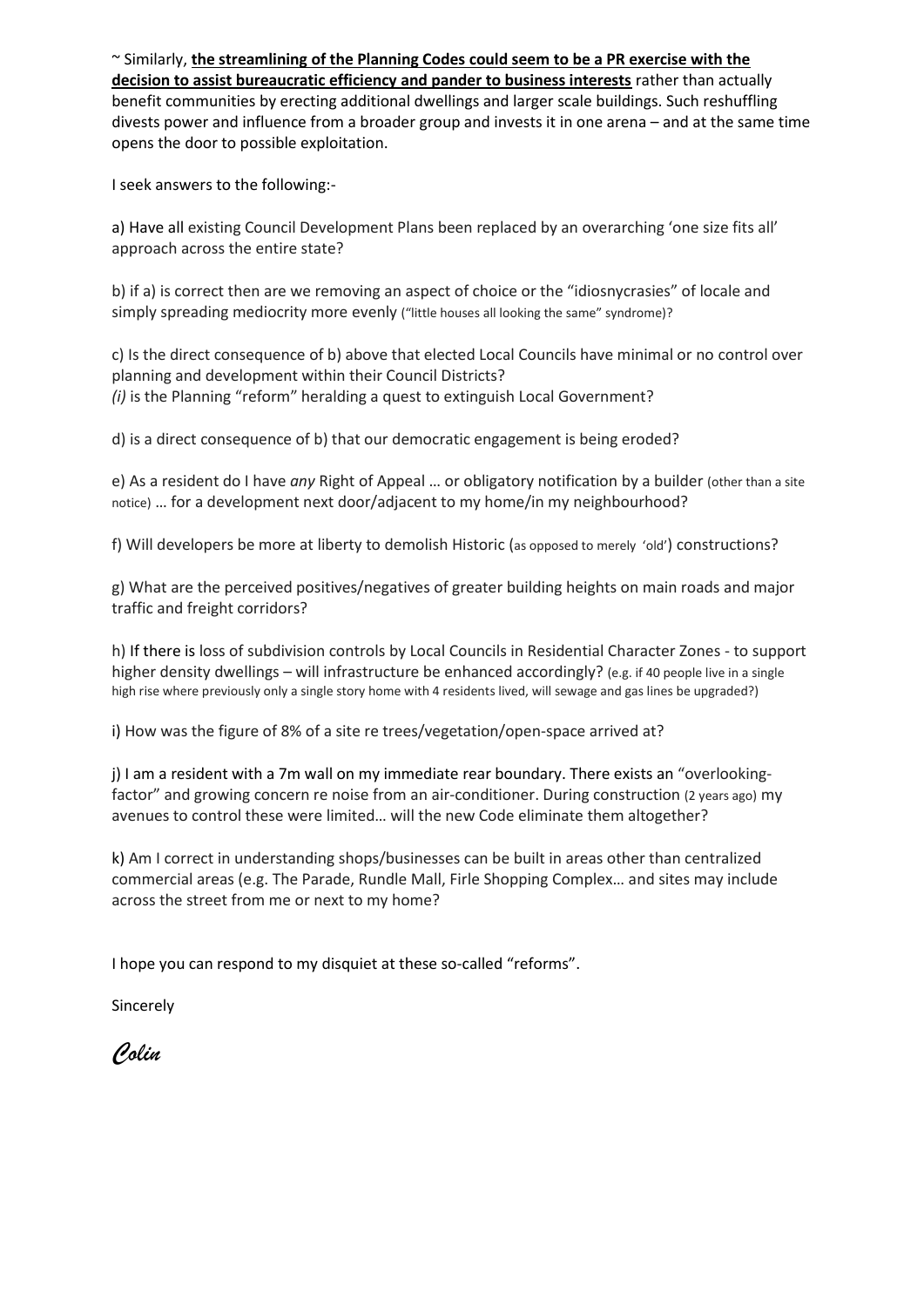# **SUBMISSION ON PLANNING & DESIGN CODE - PHASE 3**

\* I find it somewhat disconcerting that I am forwarding this to someone anonymous. Anonymity can be used as a shield or a blanket. When responses are supplied by members of the community in good faith - would it be feasible to have a name to respond to?

Should a community perceive it is not being heard or subject to cynical tokenism, then all society AND democracy starts to shrivel.

I wish to have questions below clarified.

## **General Neighbourhood Zone & Housing Diversity Zone**

\* *Am I correct reading the new Zone Codes conflict with the existing Zone Codes?*

~ The draft Code places some areas in the General Neighbourhood Zone and others in the Housing Diversity Zone.

~ The policy in these new Code Zones is different to current zone policy.

*\* Is it correct to understand that as a direct result of this difference, a greater intensity of Development than that which currently exists, will occur?* 

~ The current zones focus on preserving Character rather than providing for greater Urban Infill, in keeping with the understandings of current residents and propertyowners.

*\* Recognizing change is inevitable (and that Developers* are *strong proponents), is it community divisive to alter conditions that may well be absolutely at odds with existing conditions?* 

## **Existing Residential Areas**

~ Within NPSP Council's Residential Zones, shops, offices and educational establishments are non-compliant and so not present.

*\* Am I correct in understanding the new Code for existing residential areas will permit non-residential use?* 

*\* What are the ramifications for traffic flow, parking, noise, neighbourhood Amenity and the Character of my suburb and surrounding suburbs?* 

~ Under the Code, building setbacks from side and rear boundaries will noticeably decrease, particularly when the new Development is, as most will be, multi-storey. *\* What safeguards do I, as a resident of Norwood have that my suburb's Amenity and privacy will not be compromised?*

*\* What was defective with the current set-back and floor-area criteria throughout all our residential areas?*

*\* Why don't the current density and allotment Sizes for minimum allotment sizes, heights and frontage widths match the new Planning?*

# **Commerce Centres**

*\* The new Code seemingly installs large scale shopping centres in the same zone as small local shops … correct?* 

*\* Does this amendment regarding Commercial Centres allow for large scale Development and more intensive land use?*